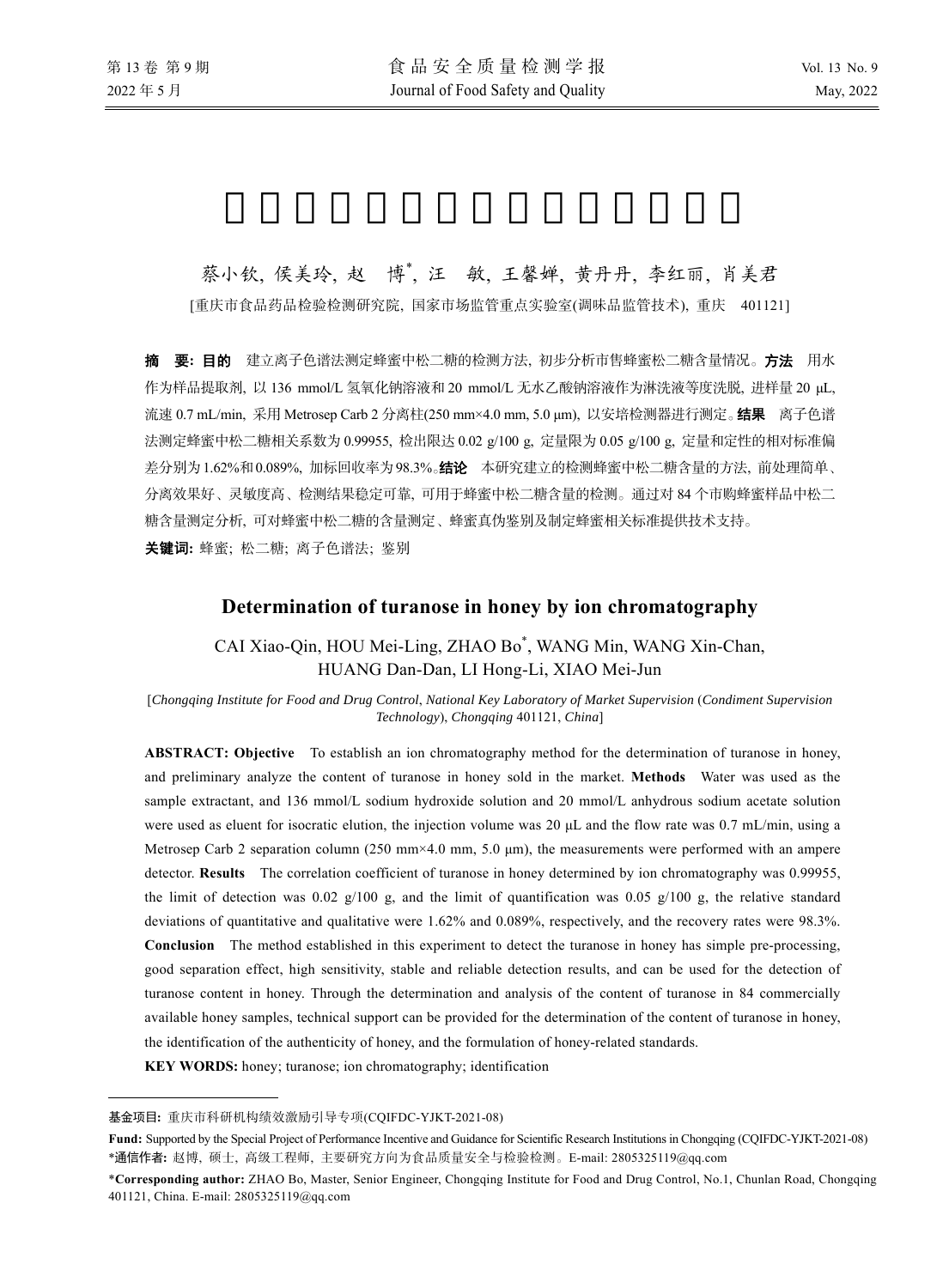## **0** 引 言

蜂蜜是一种以果糖和葡萄糖为主的多糖类物质, 其 含量约占蜂蜜的 70%~80%, 此外还含有多种寡糖, 主要包 括松二糖、松三糖、蔗糖、异麦芽糖、棉子糖等[1–3]。蜂蜜营 养价值高, 口感独特, 能改善肠胃功能, 防治部分疾病[46], 还能健脑益智, 深受大众喜爱。市场上蜂蜜种类繁多, 但 消费者对蜂蜜产品的辨识度不够[7], 许多不法分子为牟取 暴利, 通过掺杂使假等手段制作假蜂蜜、劣质蜂蜜, 导致 蜂蜜品质良莠不齐[8–9], 真假难辨。蜂蜜的掺假手段不断更 新, 现有蜂蜜的国家检测标准已无法满足市场需求[10], 因 此急需探索研究新的检测技术, 同步更新蜂蜜掺假的检测 技术手段[11–13]。近年来, 针对蜂蜜中糖分的检测成了掺假 蜂蜜检测新的突破口。松二糖是蜂蜜中特有的双糖, 结构 与蔗糖类似, 不易被致龋微生物发酵, 可作为甜味剂[14–15] 应用于食品、医药产业中[16]。

目前, 纵观国内外, 检测蜂蜜中松二糖含量的方法很 少, 主要有核磁检测法[17]、高效液相色谱-示差折光检测器 法[18–19]、高效液相-蒸发光散射检测器法[20]、气相色谱-串 联质谱法[21]等。核磁共振波谱仪和质谱分析灵敏度高、准 确性高, 但价格昂贵、专业技术要求高、不易推广[22]; 高 效液相色谱-蒸发光散射检测器法分离度好但重复性较差, 高效液相色谱-示差折光检测器法稳定可靠, 但分离度不 足, 灵敏度不高, 无法做痕量分析[23]。目前离子色谱法常 应用于食品中果糖、蔗糖、葡萄糖的测定[24], 但鲜见蜂蜜 中松二糖检测的报道, 本研究可为蜂蜜检测及其掺假辨别 检测技术提供新思路。

离子色谱安培检测器法原理是待测化合物以金电极 为工作电极在其表面发生氧化还原反应引起电流变化来测 量化合物的含量[25], 具有如下优势: 样品前处理简单、淋洗 液环保安全、适用范围广, 广泛应用于生活饮用水中无机阴 离子和阳离子的分析<sup>[26–28]</sup>、各类食品中的糖分分析<sup>[29]</sup>、食 品添加剂的分析[30–31]、乳及乳制品的分析[32–33]等; 其灵敏度 高、分离效果好、重现性好、检出限低, 可做痕量分析[34–36]。 本研究建立蜂蜜中松二糖含量的离子色谱测定方法, 对市 售蜂蜜中松二糖含量进行测定, 为我国蜂蜜行业的发展和 品质质量控制技术提供支持。

# **1** 材料与方法

## **1.1** 材料与试剂

蜂蜜样品(含 17 种声称蜜源, 市售)。

果糖、葡萄糖、蔗糖(99.7%, 中国计量质量检测研究 院); 松二糖(99.4%, 广州佳途科技股份有限公司); 50%氢 氧化钠溶液(色谱纯, 上海安谱实验科技股份有限公司); 无水乙酸钠(色谱纯, 美国赛默飞公司)。

## **1.2** 仪器与设备

940 型离子色谱仪、Metrosep Carb 2 分离柱(250 mm× 4.0 mm, 5.0 μm)(瑞士万通公司); BSA224S 型电子天平(精 度 0.0001 g, 德国赛多利斯公司); A10 型超纯水机(法国默 克密理博公司); SB25-12DTN 型超声波清洗器(宁波新芝 生物科技股份有限公司); DK-S28 型恒温水浴锅(上海精 宏实验设备有限公司); 0.22 μm 水系滤膜(重庆高攀科技 有限公司)。

## **1.3** 实验方法

1.3.1 标准溶液配制

4 种标准溶液的配制: 分别称取标准品葡萄糖、果糖、 蔗糖、松二糖 0.0500 g 置于 50 mL 的容量瓶里, 加水溶解, 定容至刻度, 配成质量浓度为 1000 μg/mL 的标准溶液。

松二糖曲线工作液的配制: 取松二糖标准溶液 0.00、 0.50、1.00、2.00、4.00、6.00、8.00 mL 于 100 mL 的容量 瓶中, 加水定容至 100 mL, 配成质量浓度为 0、5、10、20、 40、60、80 μg/mL 的工作液, 临用时现配现用。

流动相溶液: A: 135 mmoL/L 的氢氧化钠溶液, 称取 10.8 g 的 50%氢氧化钠溶液加水溶解至 1 L; B: 150 mmol/L 的氢氧化钠溶液加 200 mmol/L 的无水乙酸钠溶液, 称 12.0 g 的 50%液氢氧化钠和 16.4 g 无水乙酸钠加水溶解并 定容至于 1 L。

1.3.2 样品的预处理

测试前, 液体状态的样品混匀后取样; 若有部分或全 部结晶的, 需在 50 ℃水浴锅上温热融化后迅速冷却至室 温。用电子天平称取搅拌均匀的蜂蜜样品 1~2 g 置于 50 mL 的容量瓶中加水溶解超声 15 min, 定容至刻度。通过预实 验发现蜂蜜样品的杂质干扰较小, 且该方法检出限低, 故直接将样品溶液用水稀释 10 倍, 过 0.22 μm 水系滤膜, 待测。

1.3.3 色谱条件和测定方法

进样量: 20 μL; 流速: 0.7 mL/min; 色谱柱: Metrosep Carb 2 分离柱(250 mm×4.0 mm, 5.0 μm); 柱温度: 35 ℃; 检测器: Au 电极的安培检测器。

淋洗液: A:B=90:10 (*V*:*V*)等度洗脱。

1.3.4 数据处理

采用 Excel 分析数据、制表, Origin 软件绘图。

## **2** 结果与分析

#### **2.1** 淋洗液浓度的选择

离子色谱法分析蜂蜜样品时, 实验采用的淋洗液是 氢氧化钠溶液和无水乙酸钠溶液, 表 1 统计了两者在不同 比例情况下目标峰的分离情况。

由表 1 氢氧化钠和乙酸钠溶液不同比例的淋洗液洗 脱分离情况表明淋洗液在氢氧化钠和乙酸钠溶液的浓度为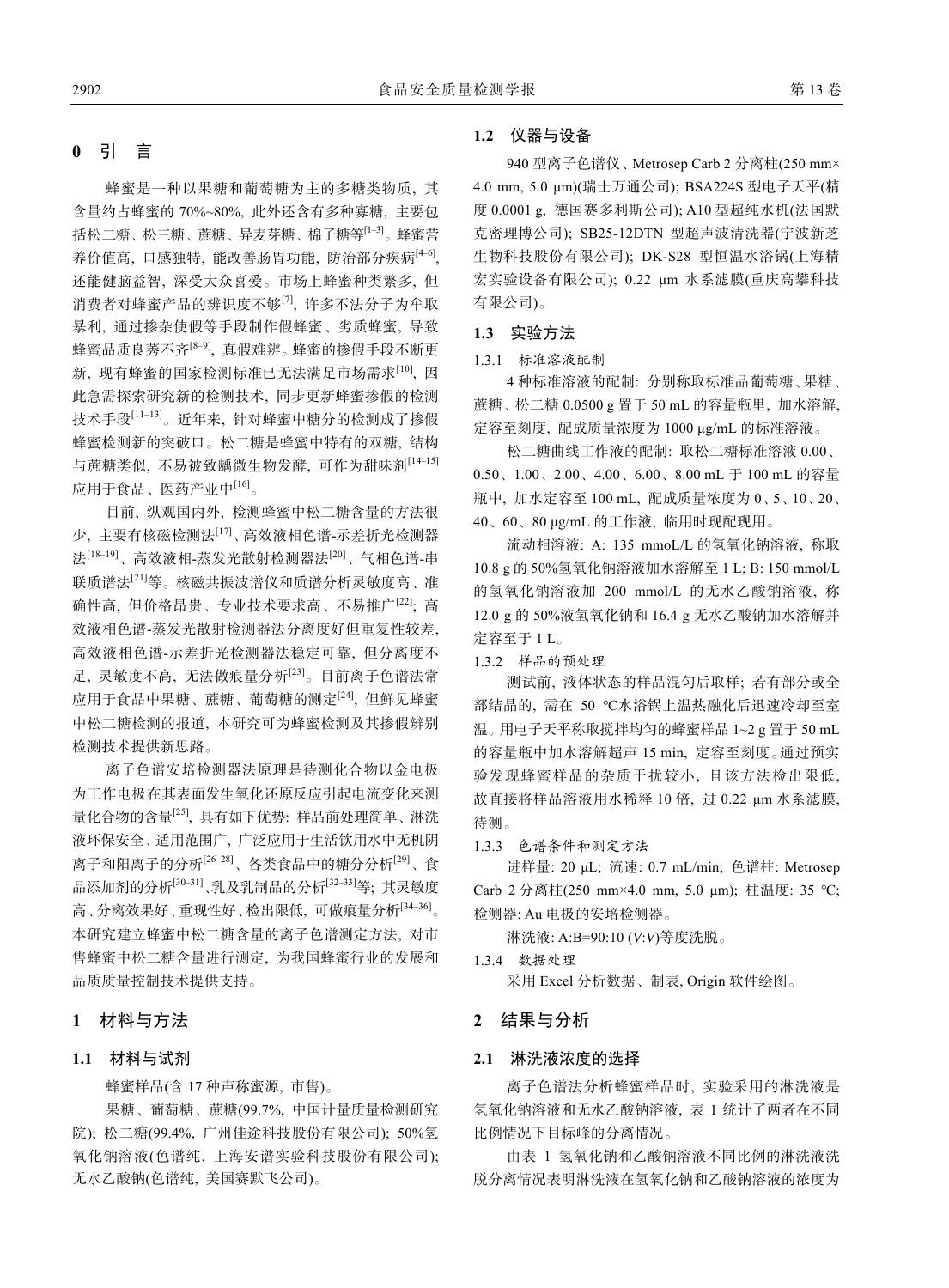136:20 时分离效果最好。由于样品基质复杂, 对分离柱柱 效影响很大, 可在每次样品分析后, 对分离柱进行再生, 再生液 A:B=50:50 (*V*:*V*)。

## **2.2** 标准曲线和方法检出限、定量限

按 1.3.1 配制好的松二糖标准曲线工作液, 进离子色 谱仪得到松二糖线性范围、曲线回归方程、相关系数, 以 仪器信噪比为 3:1 时测定检出限和以仪器信噪比 10:1 时测 定定量限, 结果如表 2 所示。

结果表明该实验方法有较好的线性关系且线性范围 宽, GB 5009.8—2016《食品安全国家标准 食品中果糖、葡 萄糖、蔗糖、麦芽糖、乳糖的测定》中第一法高效液相色 谱法规定各糖分的检出限为 0.2 g/100 g 和 GH/T 1316—2020《蜂蜜中松二糖、松三糖、吡喃葡糖基蔗糖、 异麦芽糖和蜜三糖含量的测定 高效液相色谱法》中规定 各糖分的定量限为 0.2 g/100 g, 与上述方法相比较, 本方 法灵敏度更好, 检出限、定量限更低。

## **2.3** 精密度与加标回收率

精确称取某一蜂蜜样品, 进行 3 水平加标回收实验, 加标含量分别为 0.25、0.50、1.00 g/100 g, 每个水平做 3 次 平行实验, 3 水平平均回收率分别为 99.1%、98.1%、97.6%。 取同一标准溶液浓度, 连续进样 6 次, 结果如表 3 所示。

表 3 可见, 该方法定量(峰面积)和定性(保留时间)相 对标准偏差分别为 1.62%、0.089%, 均低于 2.0%, 总平均 回收率为 98.3%, 符合实验要求。表明离子色谱法测定松 二糖精密度高、准确性好, 实验结果可靠。

## **2.4** 市购蜂蜜样品松二糖的测定结果

蜂蜜的主要糖分是果糖和葡萄糖, 有少量的蔗糖和 松二糖等, GB 14963—2011《食品安全国家标准 蜂蜜》技 术要求规范了蜂蜜中果糖、葡萄糖和蔗糖含量要求。通过 建立的离子色谱法对标准物质进行测试, 结果如图 1 所示, 松二糖与葡萄糖、果糖及松二糖的同分异构体蔗糖分离效 果较好。

**Table 1 Separation of target peaks under different ratios of eluent** 

表 **1** 淋洗液不同比例下目标峰分离情况

| 氢氧化钠浓度/(mmol/L) | 乙酸钠浓度/(mmol/L) | 果糖、葡萄糖、蔗糖、松二糖的色谱峰分离效果                                           |
|-----------------|----------------|-----------------------------------------------------------------|
| 90              | 30             | 果糖、葡萄糖未分开                                                       |
| 150             | 15             | 分离度略好, 因为乙酸钠的浓度减少, 洗脱能力减弱, 目标峰的保留时间较长<br>且峰型不佳, 峰宽较宽            |
| 200             | 20             | 松二糖和蔗糖本是同分异构体, 氢氧化钠溶液浓度过大, 洗脱能力太强, 松二<br>糖和蔗糖分离效果很差,且果糖和葡萄糖也未分开 |
| 136             | 20             | 最适宜, 保留时间短且峰型好、分离度满意                                            |

表 **2** 标准曲线线性和检出限、定量限结果统计 **Table 2 Results statistics of standard curve linearity, detection limit and quantification limit** 

| 化合物 | 线性范围/(μg/mL) | 回归方程              | 相关系数 $(r^2)$ | 检出限/(g/100 g) | 定量限/(g/100 g) |
|-----|--------------|-------------------|--------------|---------------|---------------|
| 松二糖 | $5 - 80$     | $Y=0.501X-18.029$ | 0.99955      | 0.02          | 0.05          |

注: *X* 为进样溶液质量浓度, μg/mL; *Y* 为峰面积。

| Statistics of precision results $(n=3)$<br>Table 3 |         |        |          |          |       |          |  |
|----------------------------------------------------|---------|--------|----------|----------|-------|----------|--|
| 序号                                                 | 峰面积     | 平均值    | 相对标准偏差/% | 保留时间/min | 平均值   | 相对标准偏差/% |  |
|                                                    | 365.863 |        |          | 14.91    |       |          |  |
| $\overline{c}$                                     | 371.863 |        |          | 14.90    |       |          |  |
| 3                                                  | 379.491 | 375.67 | 1.62     | 14.90    | 14.90 | 0.089    |  |
| 4                                                  | 376.902 |        |          | 14.90    |       |          |  |
| 5                                                  | 383.180 |        |          | 14.92    |       |          |  |
| 6                                                  | 376.719 |        |          | 14.88    |       |          |  |
|                                                    |         |        |          |          |       |          |  |

表 **3** 精密度结果统计**(***n***=3)**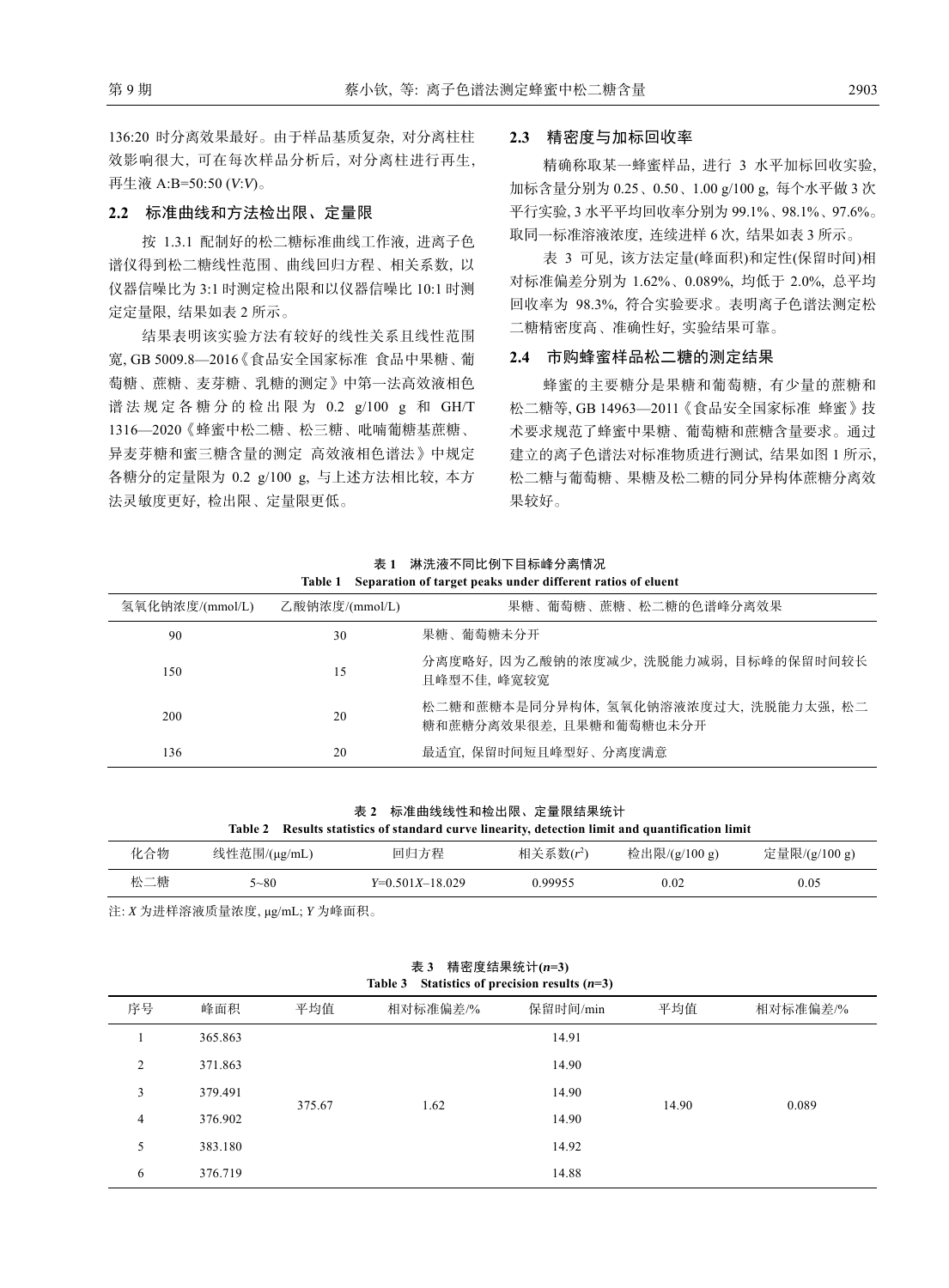

注: 1: 葡萄糖 40 μg/mL; 2: 果糖 40 μg/mL; 3: 蔗糖 40 μg/mL; 4: 松二糖 40 μg/mL。 图 1 标准物质色谱峰图 Fig.1 Chromatographic peak of standard substance

通过建立的离子色谱法对蜂蜜样品进行测试, 结果 如图 2 所示, 分析蜂蜜样品时松二糖能与非目标物质达到 有效分离, 分离效果好。

市购蜂蜜样品中松二糖含量检测结果及蜜源种类如 表 4 和表 5 所示, 由表 4、5 可知, 市购蜂蜜中松二糖含量 范围在 0~2.8 g/100 g 之间, 不同蜜源的松二糖含量有一定

差异, 其中部分含量为 0 g/100 g 的样品疑是假蜂蜜, 可能 由不同糖浆物质勾兑而成的, 但需结合其他检测手段辅助 验证。从样品声称蜜源来看, 洋槐蜜、枣花蜜、枸杞蜜、 桂圆蜜、柑桔蜜的松二糖含量较高, 雪脂莲蜜的松二糖含 量最少, 百花蜜含量高低不一, 可能是蜜蜂采集不同花种 引起。本次实验采购市售的蜂蜜, 种类覆盖不全面, 且不 同蜜源样品数量不一, 代表性稍差, 有待进一步研究验证 蜜源中松二糖含量分布情况。





|  | 表 4 市购样品中松二糖含量检测结果                                                         |
|--|----------------------------------------------------------------------------|
|  | Table 4 Test results of turanose content in commercially available samples |

| Test results of turanose content in commercially available samples |                     |        |                     |    |                    |    |                     |  |
|--------------------------------------------------------------------|---------------------|--------|---------------------|----|--------------------|----|---------------------|--|
| 序号                                                                 | 松二糖含量/<br>(g/100 g) | 序号     | 松二糖含量/<br>(g/100 g) | 序号 | 松二糖含量/<br>(g/100g) | 序号 | 松二糖含量/<br>(g/100 g) |  |
| 1                                                                  | 1.799               | $22\,$ | 2.127               | 43 | 0.737              | 64 | 1.627               |  |
| $\mathfrak{2}$                                                     | 1.279               | 23     | 1.983               | 44 | 1.599              | 65 | 1.858               |  |
| 3                                                                  | 1.747               | 24     | 0.471               | 45 | 0.141              | 66 | 2.018               |  |
| 4                                                                  | 0.431               | 25     | 2.494               | 46 | 0.110              | 67 | 1.450               |  |
| 5                                                                  | 0.593               | 26     | 0.783               | 47 | $\mathbf{0}$       | 68 | $\boldsymbol{0}$    |  |
| 6                                                                  | 1.986               | 27     | 0.718               | 48 | 2.017              | 69 | 1.359               |  |
| $\tau$                                                             | 0.403               | $28\,$ | 1.483               | 49 | 1.210              | 70 | 1.401               |  |
| 8                                                                  | 2.125               | 29     | 0.946               | 50 | 1.228              | 71 | 1.813               |  |
| 9                                                                  | 2.144               | 30     | 1.404               | 51 | 0.927              | 72 | 2.231               |  |
| 10                                                                 | 2.298               | 31     | 1.511               | 52 | 1.892              | 73 | 1.387               |  |
| 11                                                                 | 2.039               | 32     | 1.815               | 53 | 1.662              | 74 | 1.998               |  |
| 12                                                                 | 1.768               | 33     | 1.446               | 54 | 1.275              | 75 | 1.654               |  |
| 13                                                                 | 1.899               | 34     | 1.404               | 55 | 2.172              | 76 | 1.816               |  |
| 14                                                                 | 1.584               | 35     | 1.669               | 56 | 2.016              | 77 | 1.436               |  |
| 15                                                                 | 1.466               | 36     | 1.966               | 57 | 1.903              | 78 | 1.978               |  |
| 16                                                                 | 0.974               | 37     | 2.647               | 58 | 1.888              | 79 | 2.596               |  |
| 17                                                                 | 0.873               | 38     | $\mathbf{0}$        | 59 | 1.842              | 80 | 2.598               |  |
| 18                                                                 | 1.679               | 39     | 2.714               | 60 | 1.373              | 81 | 0.444               |  |
| 19                                                                 | 0.727               | 40     | 0.733               | 61 | 1.634              | 82 | 1.897               |  |
| $20\,$                                                             | 2.460               | 41     | 2.239               | 62 | 1.665              | 83 | 2.001               |  |
| $21\,$                                                             | 2.139               | 42     | 0.925               | 63 | 1.021              | 84 | 1.220               |  |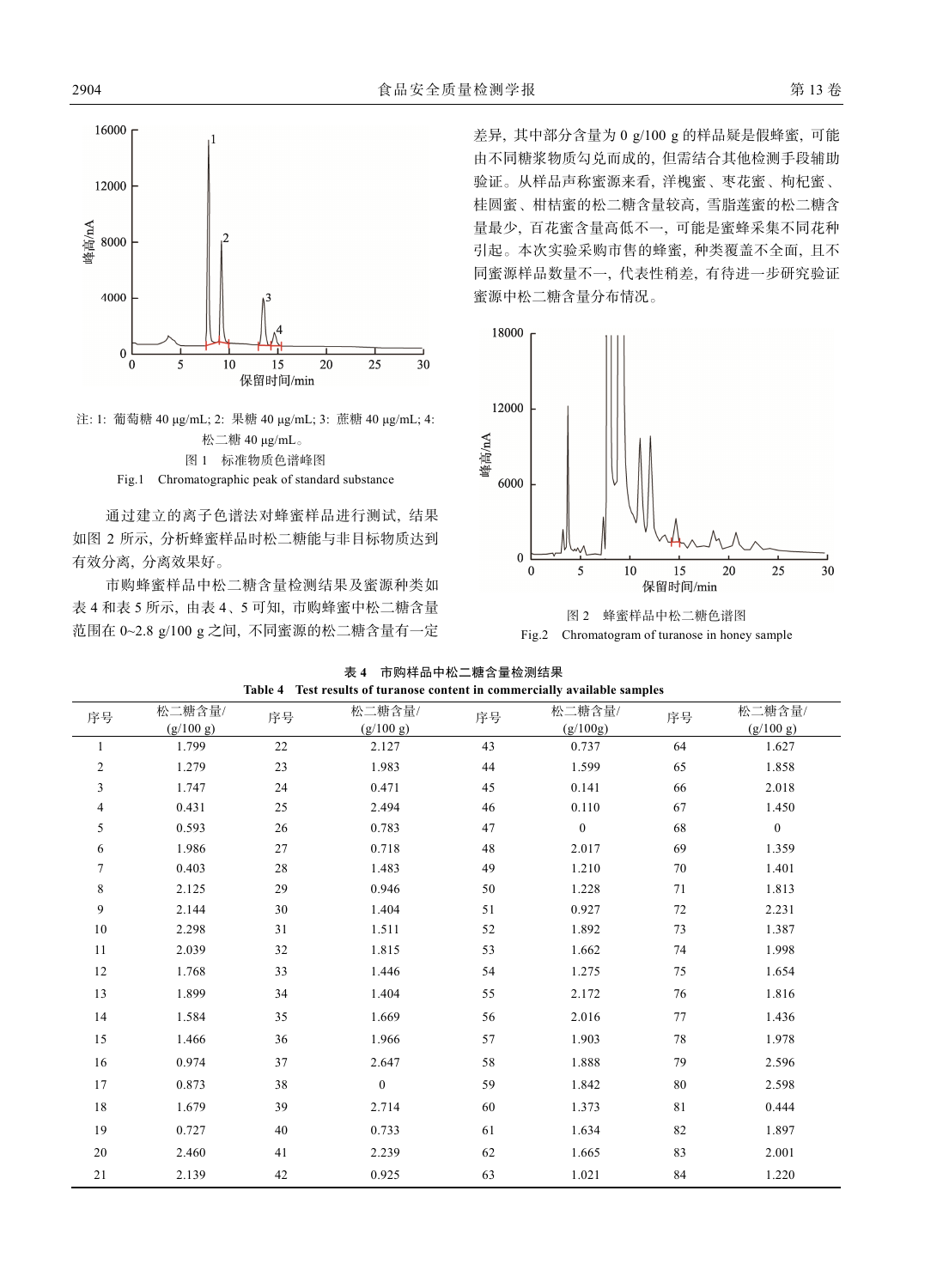| <b>1 火 ? □□穴"】"十口口虫 //小シし レ l</b><br>Table 5 Statistics of nectar sources of commercially purchased samples |           |      |           |      |           |      |           |
|-------------------------------------------------------------------------------------------------------------|-----------|------|-----------|------|-----------|------|-----------|
| 蜜源                                                                                                          | 序号        | 蜜源   | 序号        | 蜜源   | 序号        | 蜜源   | 序号        |
| 百花蜜                                                                                                         | $1 - 24$  | 党参蜜  | $25 - 27$ | 椴树蜜  | $28 - 29$ | 柑桔蜜  | $30 - 34$ |
| 枸杞蜜                                                                                                         | $35 - 36$ | 桂圆蜜  | $37 - 39$ | 枇杷蜜  | 40        | 苕子花蜜 | 41        |
| 水清树蜜                                                                                                        | 42        | 五倍子蜜 | 43        | 五味子蜜 | 44        | 雪脂莲蜜 | $45 - 46$ |
| 洋槐蜜                                                                                                         | $47 - 65$ | 益母草蜜 | 66        | 油菜蜜  | $67 - 77$ | 枣花蜜  | $78 - 83$ |
| 紫苜蓿蜜                                                                                                        | 84        |      |           |      |           |      |           |

表 **5** 市购样品蜜源统计

## **3** 讨论与结论

本研究建立了离子色谱法测定蜂蜜中的松二糖的方 法, 结果表明该方法仪器稳定性好、灵敏度高、精密度高、 回收率好, 同时具有操作简单、快捷高效、相对环保等优 点, 具有较好的适用性和可操作性。

不同样品中松二糖含量差异较大, 目前我国对蜂蜜 中松二糖含量的判定上缺乏相应的标准, 所以需要进一步 研究松二糖含量与蜜源种类之间的关系以此来评价蜂蜜质 量。蜂蜜鉴别掺假的方法有感官识别、检测淀粉酶活性、 显微镜检验法、稳定碳同位素比率分析法、红外光谱技术 等, 但市场上蜂蜜掺假手段复杂多样, 或采用糖浆和香精 勾兑, 或在真蜂蜜中添加糖浆以次充好, 单一的检测手段 往往不能完全鉴别优劣, 需结合多种检测手段辨别真假。 离子色谱法测定松二糖含量有较高的实用价值, 通过建立 蜂蜜标志物数据库来辅助鉴别蜂蜜真伪, 为蜂蜜真伪鉴别 和蜂蜜等级评定提供有效的技术支持。

#### 参考文献

- [1] 余娜, 周光明, 朱娟. 离子色谱法检测蜂蜜和葡萄酒中的蔗糖、葡萄糖 和果糖[J]. 食品科学, 2010, 31(16): 188–191. YU N, ZHOU GM, ZHU J. Determination of sucrose, glucose and fructose in honey and wine by ion chromatography [J]. J Food Sci, 2010, 31(16): 188–191.
- [2] 王玉涵, 王欣然, 李熠, 等. 蜂蜜中功能营养成分及特征研究进展[J]. 农产品质量与安全, 2020, (4): 85–92. WANG YH, WANG XR, LI Y, *et al*. Research progress in functional nutrition components and characteristics of honey [J]. Qual Saf Agro-prod,

2020, (4): 85–92.

- [3] SANTOS ACD, BILUCA FC, BRAGHINI F, *et al*. Phenolic composition and biological activities of stingless bee honey: An overview based on its aglycone and glycoside compounds [J]. Food Res Int, 2021, 147: 110553.
- [4] 张恢平. 常年饮用蜂蜜的好处[J]. 蜜蜂杂志, 2018, 38(1): 38–39. ZHANG HP. Benefits of drinking honey throughout the year [J]. J Bee, 2018, 38(1): 38–39.
- [5] ALEVIA M, RASINES S, CANTERO L, *et al*. Chemical extraction and gastrointestinal digestion of honey: Influence on its antioxidant, antimicrobial and anti-anflammatory activities [J]. Foods, 2021, 10(6): 1412.
- [6] SERAGLIO SKT, SCHULZ M, GONZAGA LV, *et al*. Current status of

the gastrointestinal digestion effects on honey: A comprehensive review [J]. Food Chem, 2021. https://doi.org/10.1016/j.foodchem.2021.129807

[7] 孙翠清, 刘朋飞, 崔奇峰. 蜂产品认知与消费行为调查研究[J]. 蜜蜂 杂志, 2021, 41(2): 14–19. SUN CQ, LIU PF, CUI QF. Research of bee products' cognition and

consumption behavior [J]. J Bee, 2021, 41(2): 14–19.

- [8] 田洪芸, 王冠群, 任雪梅, 等. 我国蜂蜜产品行业概况及主要质量安全 风险分析[J]. 食品安全质量检测学报, 2020, 11(7): 2314–2318. TIAN HY, WANG GQ, REN XM, *et al*. General situation of honey products industry in China and major quality and safety risks analysis [J]. J Food Saf Qual, 2020, 11(7): 2314–2318.
- [9] 吴彦蕾, 赵博, 段云鹏, 等. 蜂蜜中植物糖浆掺假检测技术研究进展 [J]. 现代食品, 2020, (2): 47–49. WU YL, ZHAO B, DUAN YP, *et al*. Research progress of adulteration detection technology of plant syrup in honey [J]. Mod Food, 2020, (2): 47–49.
- [10] 张萌, 张路瑶, 陈瑞盈, 等. 基于糖类物质差异鉴别掺假蜂蜜技术研究 进展[J]. 食品研究与开发, 2018, 39(19): 201–207. ZHANG M, ZHANG LY, CHEN RY, *et al*. Research progress in the identification of honey adulteration based on the difference of carbohydrate [J]. Food Res Dev, 2018, 39(19): 201–207.
- [11] VALINGER D, LONGIN L, GRBES F, *et al*. Detection of honey adulteration-the potential of UV-VIS and NIR spectroscopy coupled with multivariate analysis [J]. Food Sci Technol, 2021, 145: 111316.
- [12] FAKHLAEI R, SELAMAT J, KHATIB A, *et al*. The toxic impact of honey adulteration: A review [J]. Foods, 2020. DOI: 10.3390/foods9111538
- [13] SE KW, WAHAB RA, YAACOB SNS, *et al.* Detection techniques for adulterants in honey: Challenges and recent trends [J]. J Food Comp Anal, 2019, 80: 16–32.
- [14] 邢晨晨, 王蕾, 郭志勇, 等. *Caulobacter crescentus* 蔗糖水解酶突变体 S271A 的重组表达及其转化蔗糖制备松二糖的研究[J]. 食品与发酵工 业, 2022, 48(2): 20-25.

XING CC, WANG L, GUO ZY, *et al*. Recombinant expression of *Caulobacter crescentus* sucrose hydrolase mutant S271A and its conversion of sucrose to turanose [J]. Food Ferment Ind, 2022, 48(2): 20–25.

- [15] HAN DJ, LEE BH, YOO SH. Physicochemical properties of turanose and its potential applications as a sucrose substitute [J]. Food Sci Biotechnol, 2021, 30(3): 433–441.
- [16] PARK MO, LEE BH, LIM E, *et al*. Enzymatic process for high-yield turanose production and its potential property as an adipogenesis regulator [J]. J Agric Food Chem, 2016, 64(23): 4758–4764.
- [17] 鲁惠玲, 林宏, 陈磊, 等. 蜂蜜中松二糖的核磁检测[J]. 分析试验室,